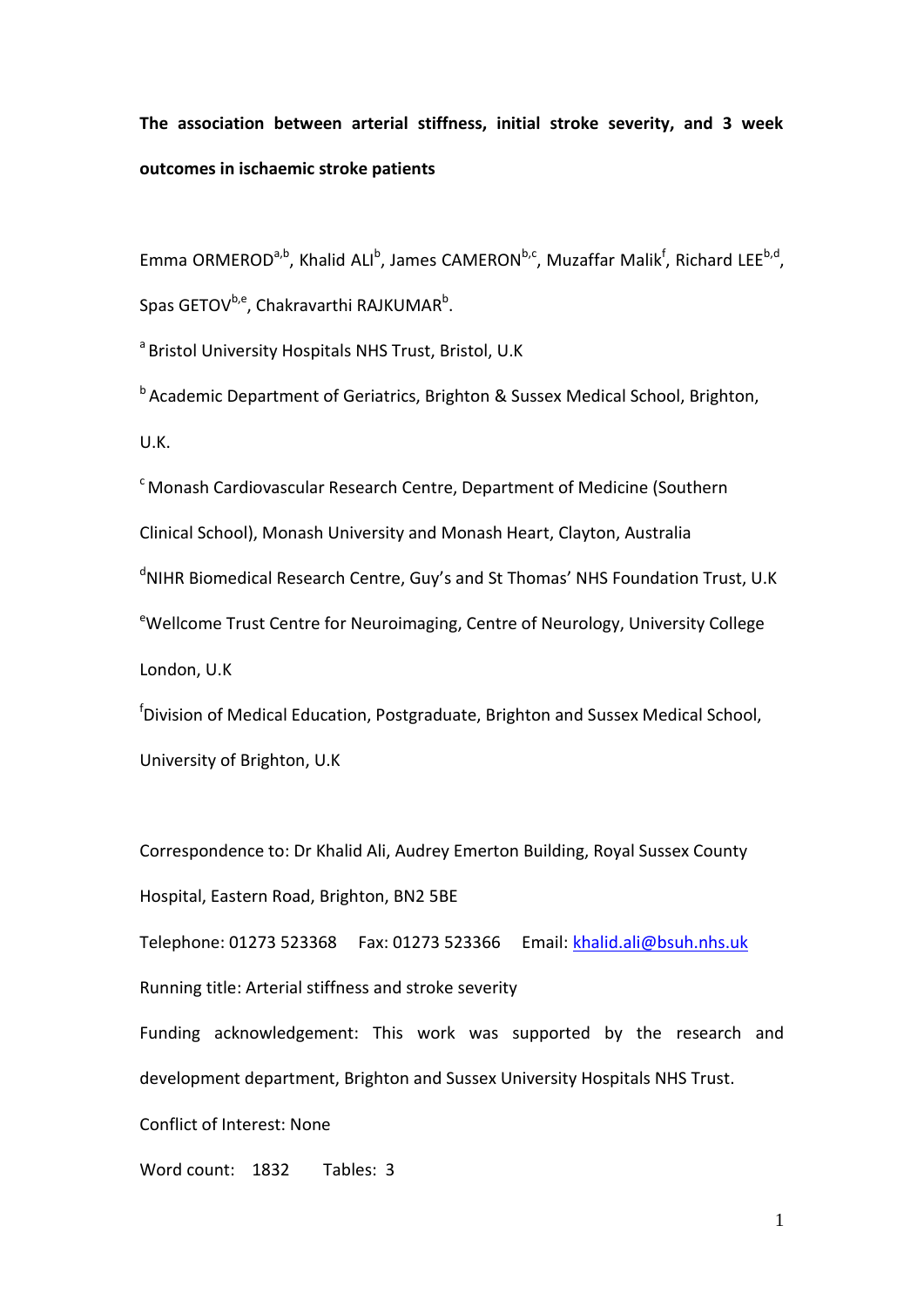#### **Abstract**

**Objectives:** Vascular compliance is emerging as a useful cardiovascular risk factor. The aim of this study was to investigate the association between arterial stiffness and stroke severity at presentation and at three weeks.

**Methods:** From an initial sample of 73 patients, 42 were included (55% male, mean age 71 years) with acute ischaemic stroke, over a 15 month period. Stroke subtypes were classified into LACI, PACI and POCI. Arterial stiffness was measured by QKD using 24-hour ambulatory blood pressure and ECG monitoring. The measured QKD values were then corrected for a heart rate of 60bpm and a systolic blood pressure (SBP) of 100 mmHg (QKD<sub>100-60</sub>). Stroke severity was assessed on admission and after 3 weeks, using the National Institute of Health Stroke Scale (NIHSS).

**Results**: There was a non-significant weak correlation between initial stroke severity and QKD<sub>100-60</sub> (r= -0.3, p = 0.08). This correlation was weaker at 3 weeks (r= 0.125,  $p=0.47$ ). There was no difference in NIHSS at week 0 and 3, or QKD $_{100}$ -60, between the different stroke types (LACI, PACI and POCI) or dipper versus non-dippers and reverse dippers.

**Conclusions:** This study highlights the need for further research into the association between QKD and initial stroke severity.

Keywords: stroke outcome, arterial stiffness, QKD, QKD<sub>100-60</sub>, NIHSS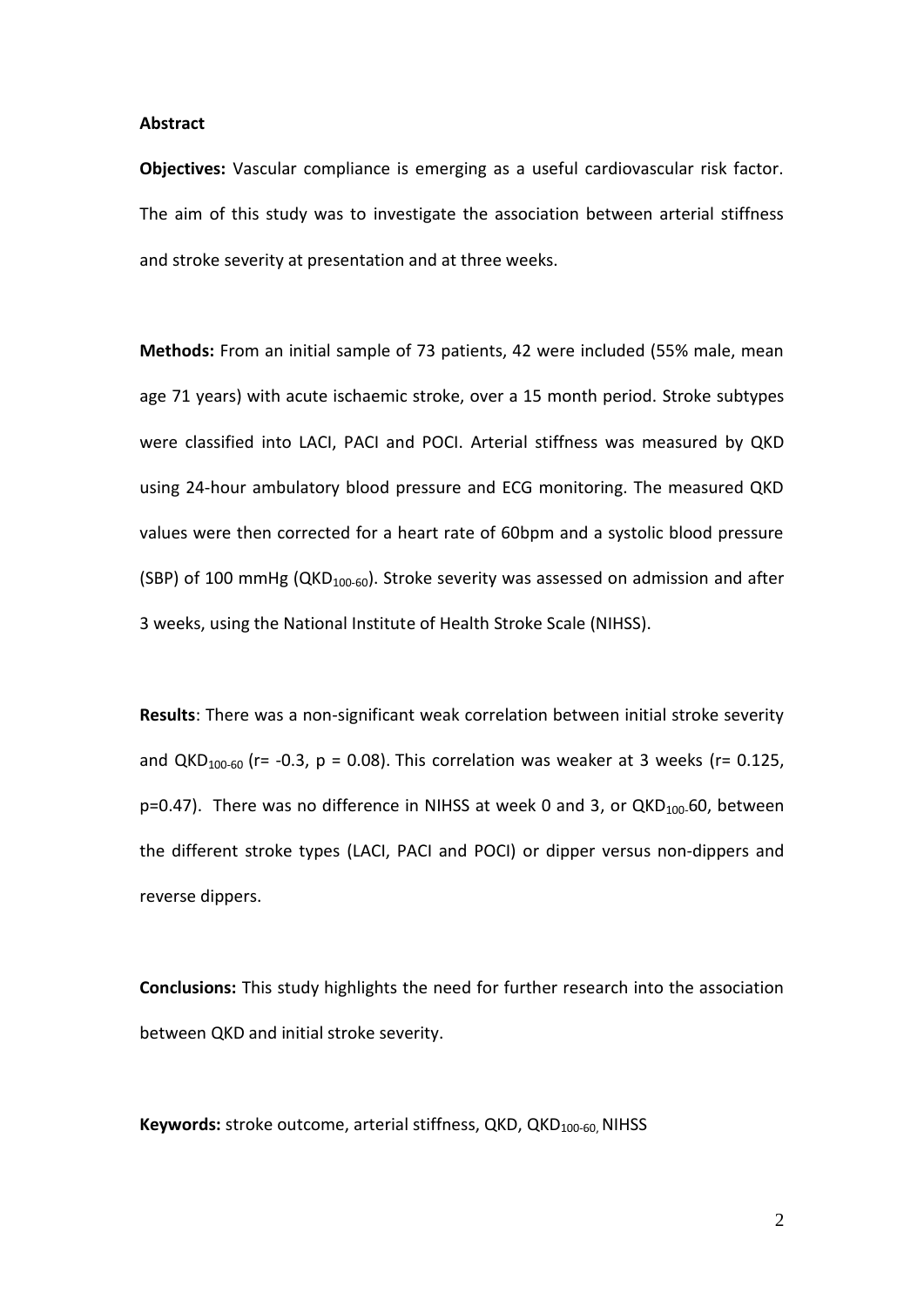#### **Introduction**

The concept of arterial compliance as a risk factor in incident ischaemic stroke has been discussed in several studies <sup>1–5</sup>. Most of the studies exploring the association of arterial compliance with stroke have measured arterial stiffness using pulse wave velocity (PWV)<sup>5,6</sup>. However PWV measurements might be difficult to perform in the context of an acute stroke. Indirect assessment of arterial compliance based on QKD measurements can offer a less invasive alternative in providing a validated method for assessing arterial stiffness<sup>7</sup>. The use of the QKD interval (which is the time interval between the appearance of the Q wave on the ECG and the disappearance of the Kortokoff sound during diastole on blood pressure measurements) in acute stroke is appealing as it is relatively easy to measure and does not require observer input, and can be corrected for variation in BP and heart rate<sup>7</sup>.

The Oxfordshire Community Stroke Project Classification (OCSP), which provides prognostic information about stroke outcomes in the short and long term periods  $8 10$ , is based on epidemiological observational studies and no pathophysiological measurements were undertaken in its development. Saji et al report that arterial stiffness measured by PWV is independently associated with progressive neurological deficit after acute stroke  $11$ . However, there are no studies assessing the prognostic value of arterial stiffness measured by QKD and its relation to presenting stroke symptoms and short term functional outcomes.

The aim of this study was therefore to explore the association between arterial stiffness (measured by QKD) and the initial and 3-week stroke severity measured by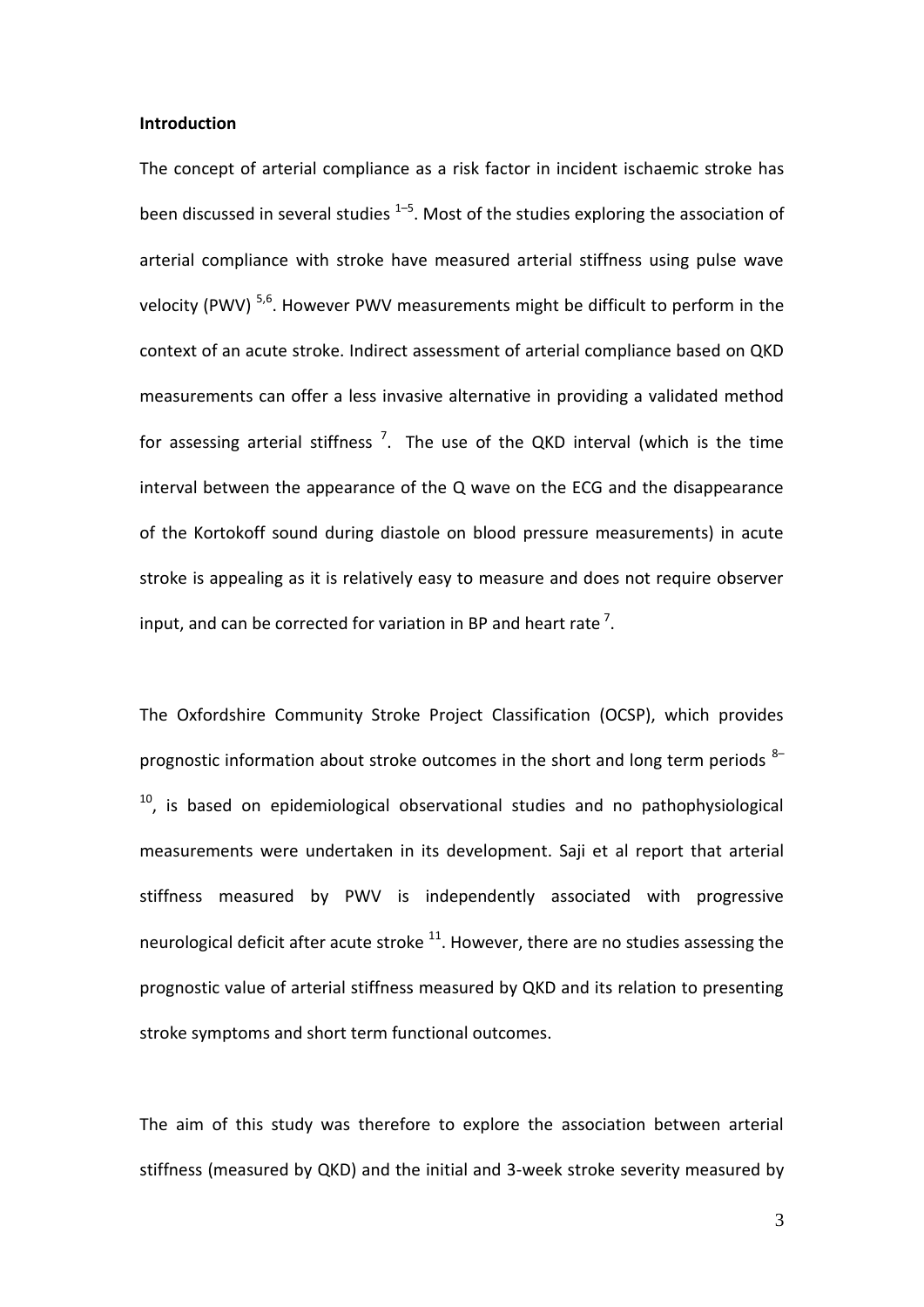the National Institute of Health Stroke Scale (NIHSS) in a cohort of acute ischaemic stroke patients. We hypothesised that increased arterial stiffness (shorter QKD intervals) at baseline is associated with more severe strokes at baseline as well as worse outcomes at 3 weeks.

## **Methods**

Seventy three patients with an initial diagnosis of acute ischaemic stroke who were admitted to the Royal Sussex County Hospital, Brighton, UK between 1st December 2006 and  $31<sup>st</sup>$  March 2008 were included. Inclusion criteria were a confirmed World Health Organisation (WHO) diagnosis of acute ischaemic stroke  $^{12}$ . Exclusion criteria were intracerebral haemorrhage, inability to consent, terminal illness, a previous stroke, previous direct current cardioversion, myocardial infarction or cardiac arrest within the preceding 6 months, antiarrhythmic medications or symptom duration of greater than 48 hours. All patients or their legal representative provided informed written consent. Ethical approval for the study was obtained from East Sussex Local Research and Ethics Committee (number 06/Q1905/70).

A thorough history and examination, in combination with a CT or MRI head scan, was used to confirm the diagnosis of stroke. We used the Oxford Community Stroke Project Classification (OCSP, Bamford Classification) to classify stroke subtypes into four categories: total anterior circulation infarct (TACI), partial anterior circulation infarct (PACI), posterior circulation infarct (POCI), and lacunar circulation infarct  $(LACI)$ <sup>9,13</sup>.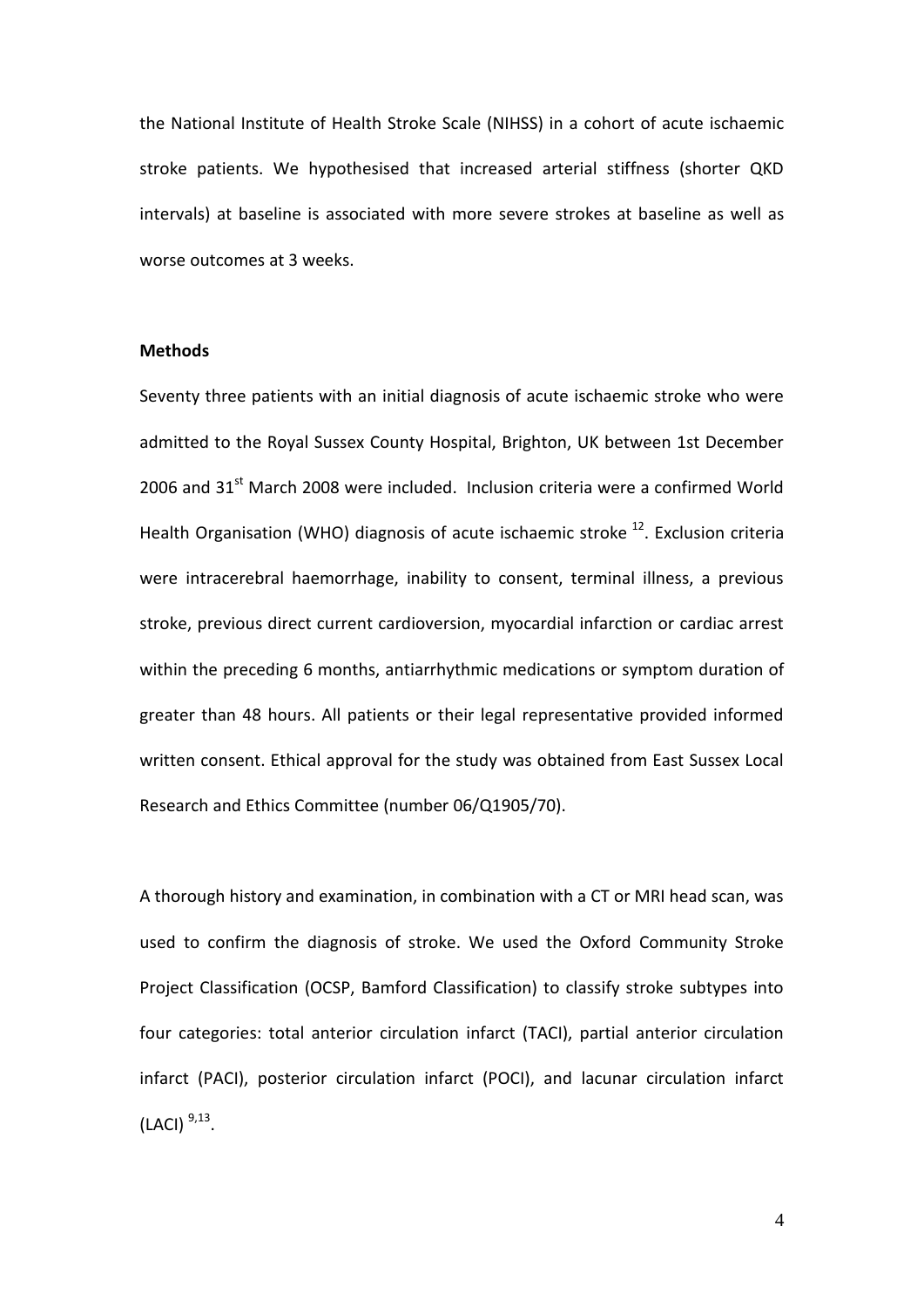Using ambulatory blood pressure measurements, patients were divided in to dippers and non-dippers (dippers are individuals whose blood pressure drops by 10-20% at night time compared to daytime, non-dippers are those whose blood pressure drops by less than 10% at night time compared to daytime readings and reverse dippers are those whose blood pressure rises at night time compared to daytime).<sup>14</sup>

Additional cardiovascular risk factors, including smoking and alcohol consumption, were recorded. Twenty-four-hour ambulatory monitoring (Novocor, France) was used to measure heart rate (HR), blood pressure (BP) and QKD interval. QKD interval is an indirect measure of arterial stiffness based on the time interval between the onset of the QRS complex on the ECG and detection of the last Korotkoff sound from the blood pressure cuff. A longer QKD interval indicates more compliant arteries, as harder (stiffer) arteries propagate the blood flow quicker in a shorter QKD interval.

BP, HR and QKD interval readings were taken every 30 minutes between 07:00 and 22:00 and every 60 minutes between 22:01 and 06:59 providing a total of 39 measurements. These measurements were used to derive mean QKD values, as well as mean values for 24-hour Systolic Blood Pressure (SBP), Diastolic Blood Pressure (DBP), Mean Arterial Pressure (MAP), and Pulse Pressure (PP). Mean patient QKD was further corrected for a heart rate of 60bpm and a SBP of 100mmHg to obtain a value of  $QKD_{100-60}$ . These measurements were done at baseline only.

We measured stroke severity at baseline (on admission, day 0) and at week three using the NIHSS scoring system.<sup>15</sup> LACI (group 1) was compared with PACI and POCI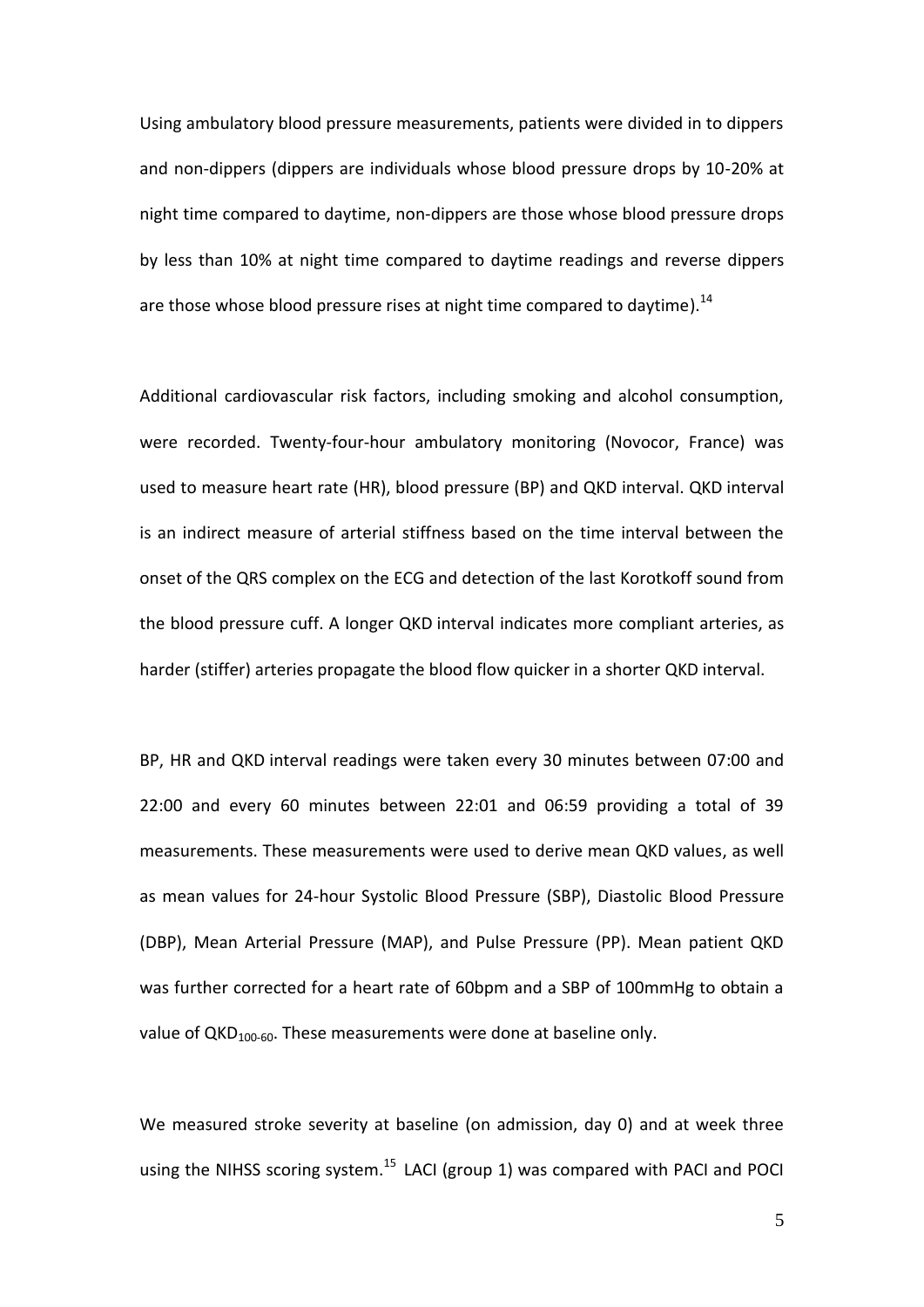stroke subtypes (group 2). PACI and POCI (group 2) were grouped together because they are larger strokes affecting more brain tissue. Patients with a TACI were excluded as they either had low GCS, speech impairments, or were too unwell to provide informed consent.

The stroke scale variables are described using medians and interquartile range (IQR). Counts and proportions are given for categorical or ordinal variables. Baseline characteristics (NIHSS,  $QKD_{100-60}$ , SBP, DBP, pulse pressure, and MAP) measured in all patients is presented in Table 1.

Pearson's correlation coefficient was used to analyse the relationship between NIHSS (at 0 and 3 weeks) and  $QKD_{100-60}$ , SBP, DPP, PP, and MAP, and the dipping profile was analysed too. T-Test was used to compare differences of NIHSS and QKD100-60 between Group 1 (LACI) and Group 2 (PACI+POCI) stroke subtypes.

#### **Results**

From the initial sample of 73 patients, 42 patients were included in the final analysis (2 withdrew, 3 had a subsequent haemorrhagic transformation, 9 had a diagnosis of TIA, 2 were unable to complete formal assessment, and the remaining 15 did not have full data available for QKD, BP and NIHSS measurements). The mean age for the study sample was 71 (28-90) years of which 23 (55%) were male. Twenty-three patients (55%) had a diagnosis of PACI, 17 (41%) had a diagnosis of LACI, and 2 (5%) had a diagnosis of POCI. Table 1 shows the baseline characteristics of the study population according to stroke group.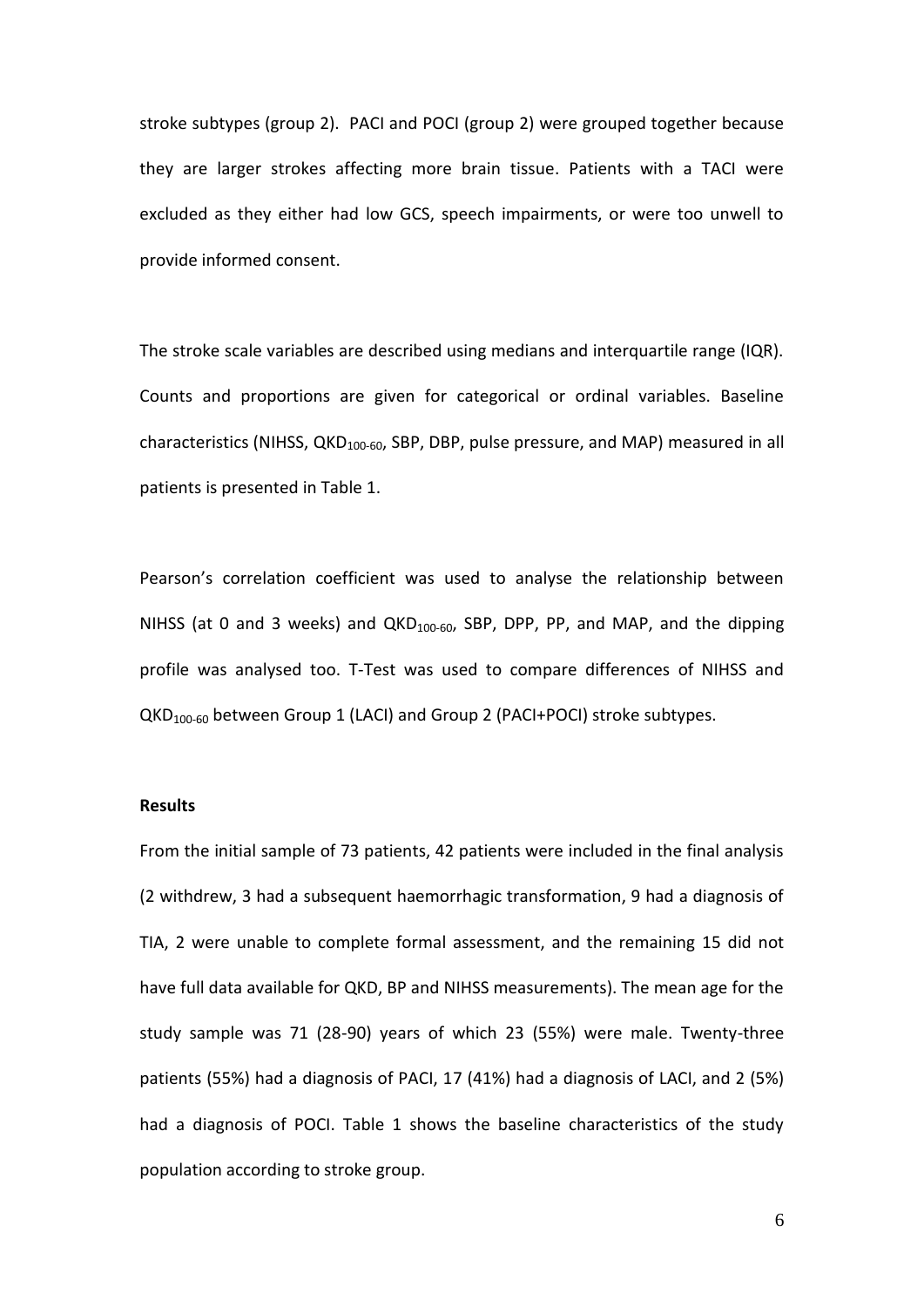For all stroke patients recruited to the study, there was a statistically non-significant correlation between stroke severity on admission (NIHSS 0) and arterial stiffness indicator (QKD<sub>100-60</sub>) (r= -0.3, p=0.08). This correlation was even weaker at week 3 bearing in mind that the comparison was made with arterial stiffness measured at baseline only (r= 0.125, p=0.47). No statistically significant correlations were observed between NIHSS and mean MAP or mean PP (Table 2).

There was no statistically significant difference of NIHSS score observed at baseline (week 0) or at 3 weeks between either LACI vs. PACI+POCI groups or between dippers versus the non-dippers + reverse dippers groups (Table 3). In addition there was no statistically significant difference of  $QKD_{100-60}$  between LACI vs. PACI+POCI groups (p=0.69) or between dippers versus non-dippers + reverse dippers (p=0.56).

A correlation test was carried out to explore the relationship between MAP and NIHSS score at baseline. That too did not reveal any correlation between these two variables (r=0.07, p=0.68).

#### **Discussion**

Prognostic information relating to important cardiovascular parameters such as arterial stiffness at stroke presentation is relevant to individual patient outcomes and epidemiological population studies. In our study population, we found a correlation between arterial stiffness and initial stroke severity, but it did not reach statistical significance. This finding would be in keeping with our knowledge of the pathophysiology of stroke; atherosclerosis is a chronic process which occurs over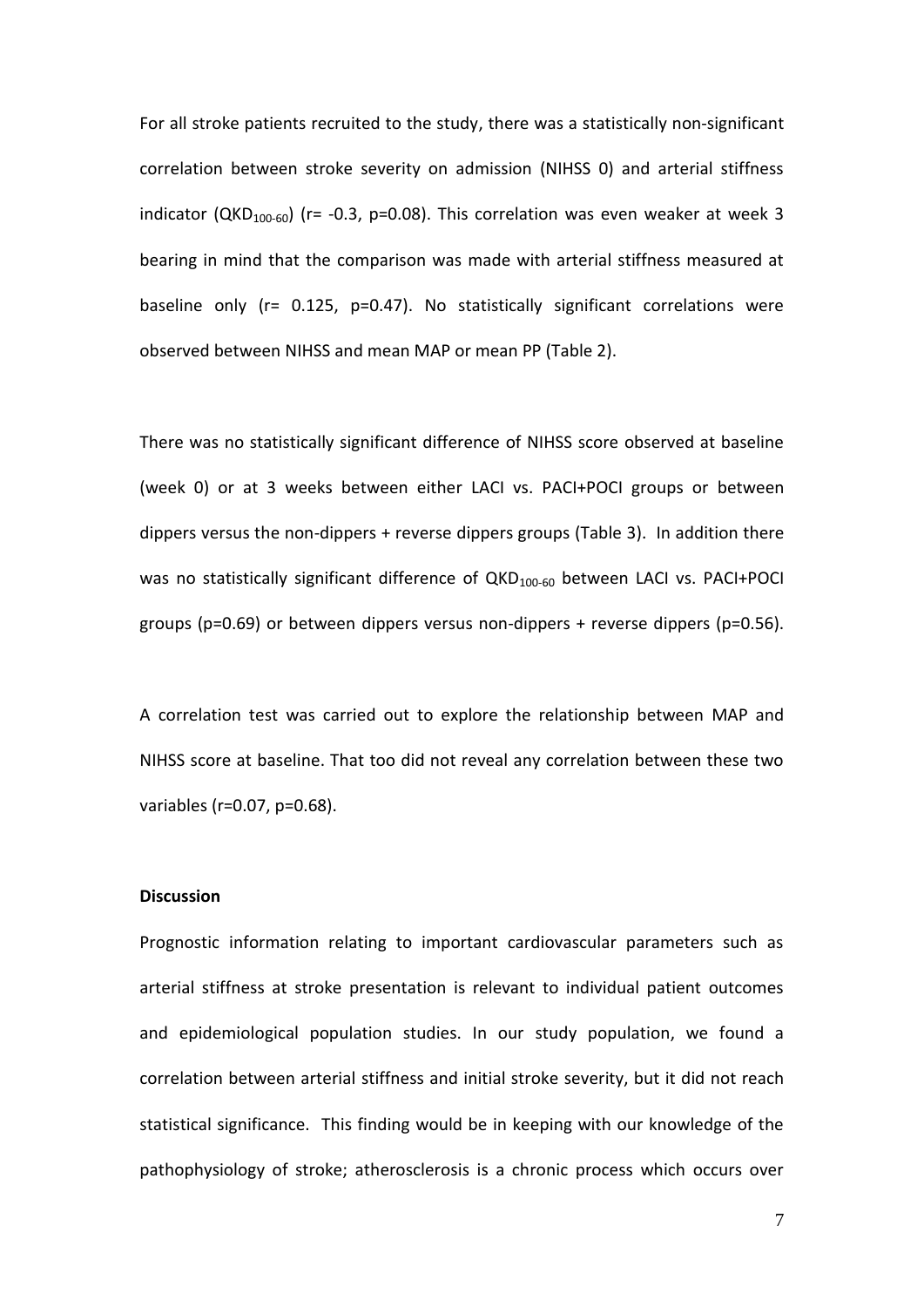several years, causing thickening of the arteries with plaques which will then result in stiffer and less compliant arteries over time, leading to a quicker propagation time of the pulse wave velocity and shorter QKD. This process is likely to be more associated with larger stroke subtypes (e.g. TACI, PACI, POCI), whereas the impact of atherosclerosis is less significant in smaller strokes such as LACI. The trend we have shown between QKD and initial NIHSS therefore highlights an important area of that should be explored in more detail in future studies.

We would expect that patients with larger strokes would have a worse long-term outcome compared to those patients with less severe strokes. Indeed, Osmani et al  $16$  showed that TACIs were associated with poor outcome and the highest mortality rates of stroke subtypes, whereas LACIs had the best outcome with the most patients functionally independent at six months. However, in contrast to previous studies exploring the predictive value of arterial stiffness using PWV with outcomes from stroke $17,18$ , we found that there was no relationship between stroke outcome at 3 weeks with either stroke subtype or  $QKD_{100-60}$ . This is most likely due to the small sample size of the patient numbers in each group. It is also interesting to note that there was no statistically significant difference in QKD properties or the BP-dipping status between group 1 and group 2 in our patient population. There are prognostic factors other than BP and QKD which will affect outcomes at 3 weeks which we did not look at, such as maintenance of physiological parameters, atrial fibrillation, and whether or not the patient was thrombolysed.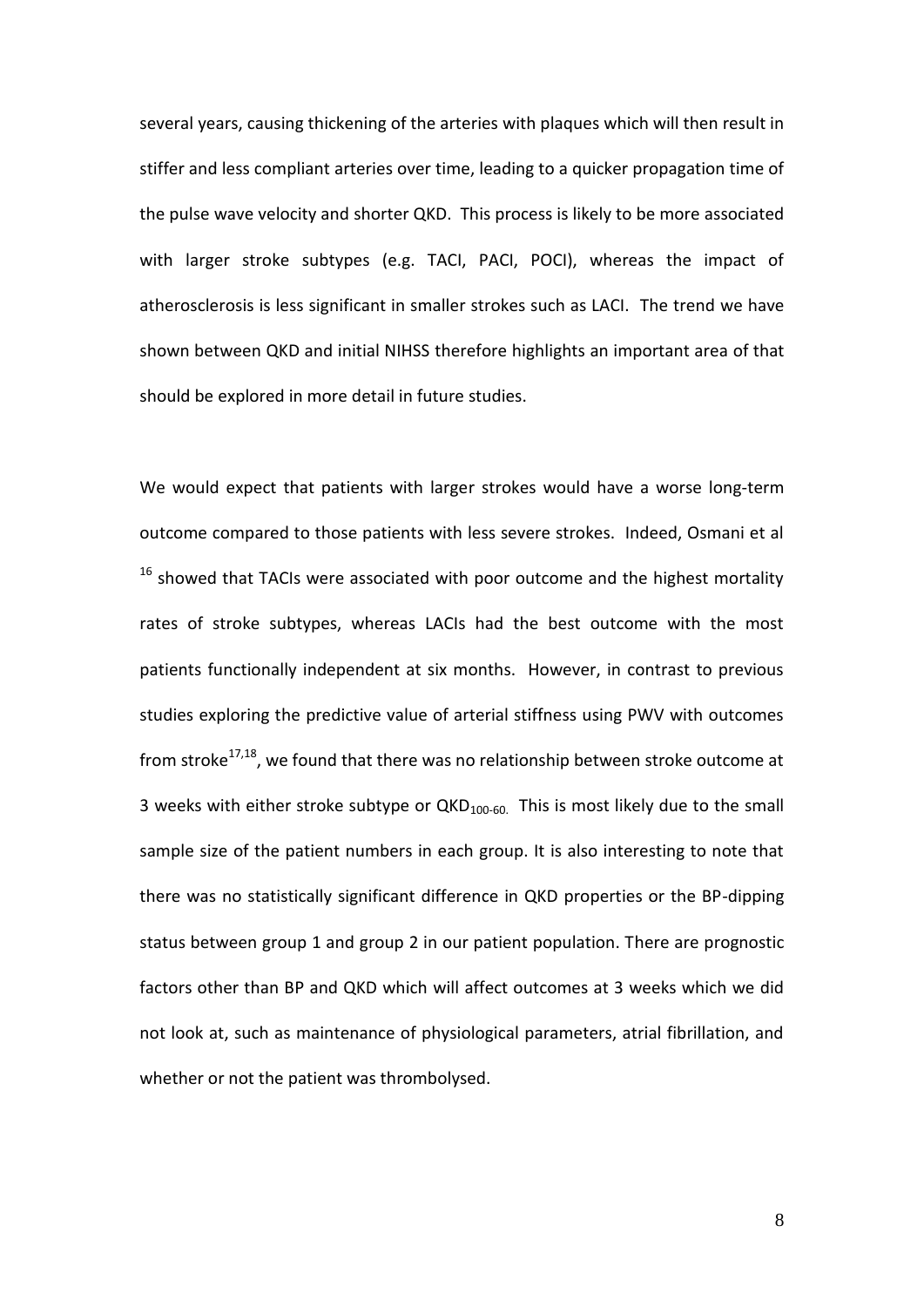There was no correlation between a variety of ambulatory blood pressure measurements (SBP, DPP, PP, and MAP, and dipping profile) and stroke severity at baseline and at 3 weeks in our study. Whether or not high BP is associated with poor outcome after acute ischaemic stroke has been extensively debated with conflicting results. Recently, three meta-analyses have neither supported nor opposed early BP lowering in acute ischaemic stroke with respect to the effect on short or long term morbidity and mortality  $19,20,21$ . It may instead be BP variability  $22,23$  and extremes of BP  $24,25$  that have an influence on poorer outcomes in the acute post-stroke phase. Furthermore, a reverse-dipping profile in diastolic BP has previously been shown to be associated with increased arterial stiffness in post-stroke patients  $26$ , as well as with poorer neurological outcomes at baseline and at weeks 1 and 3 compared to dippers and nondippers<sup>27</sup>. Lack of nocturnal decline in BP is postulated to occur as a result of autonomic centre damage, but it is still uncertain whether changes to nighttime dipping in BP occur prior to or as a result of stroke. Overall, BP is a highly variable physiological parameter, and our results would suggest that BP alone may not be a robust marker of initial stroke severity.

### **Conclusion**

Low QKD representing worse arterial stiffness is a non-invasive indication of poor arterial health and may be a useful tool for predicting initial stroke severity. This study highlights an important area for further research. It remains to be seen whether modifying pathological arterial stiffness parameters in the acute stroke phase has benefits on short term outcomes, such as functional recovery and mortality.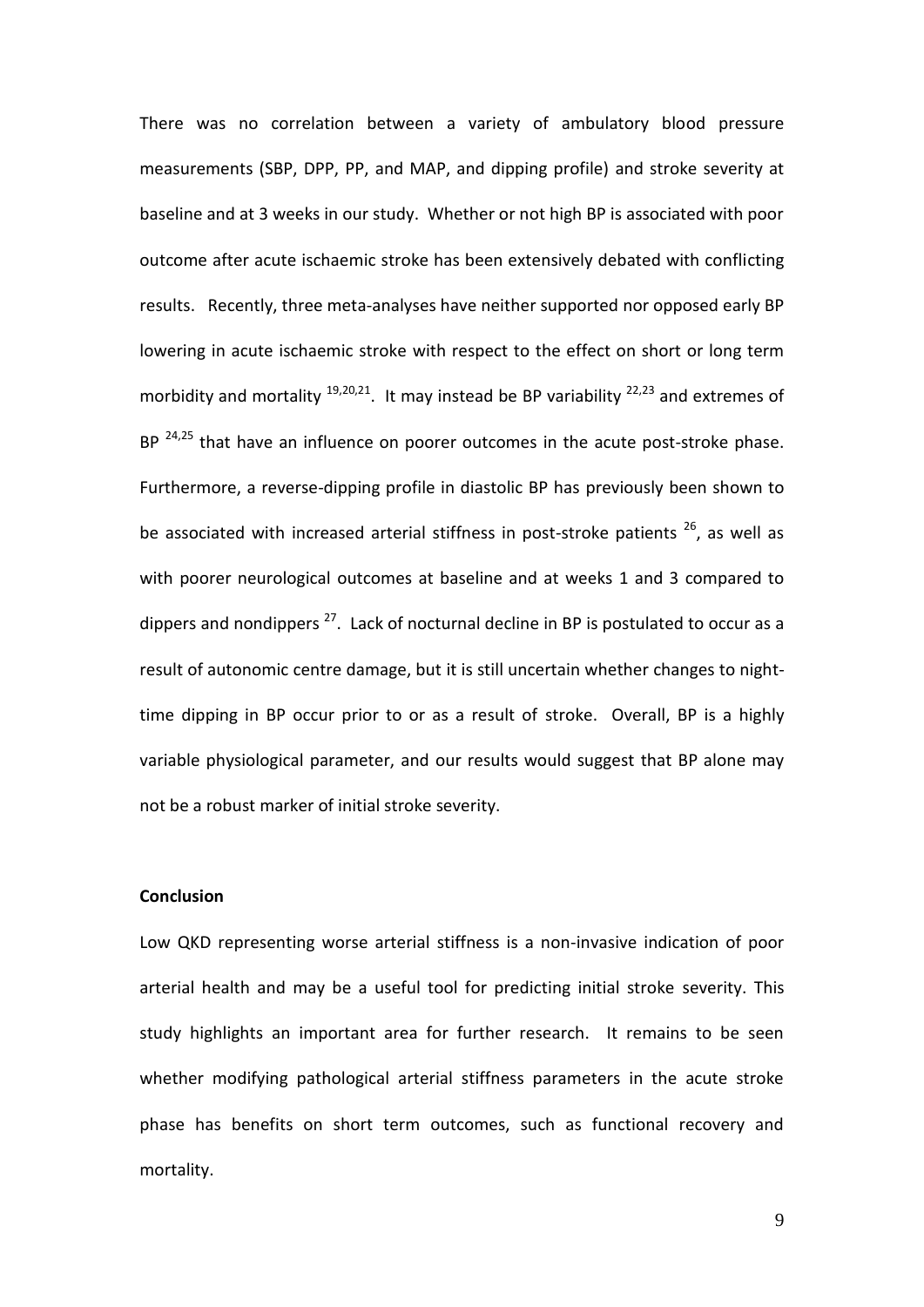## **Study limitations**

This study was limited by the limited sample size. In addition, no TACI stroke patients were able to be recruited to this study because of the difficulty in providing informed consent. We were only able to include patients with good cognitive function at the time of presentation to hospital, thus the results may not be generalisable to patients with more severe strokes who lack capacity.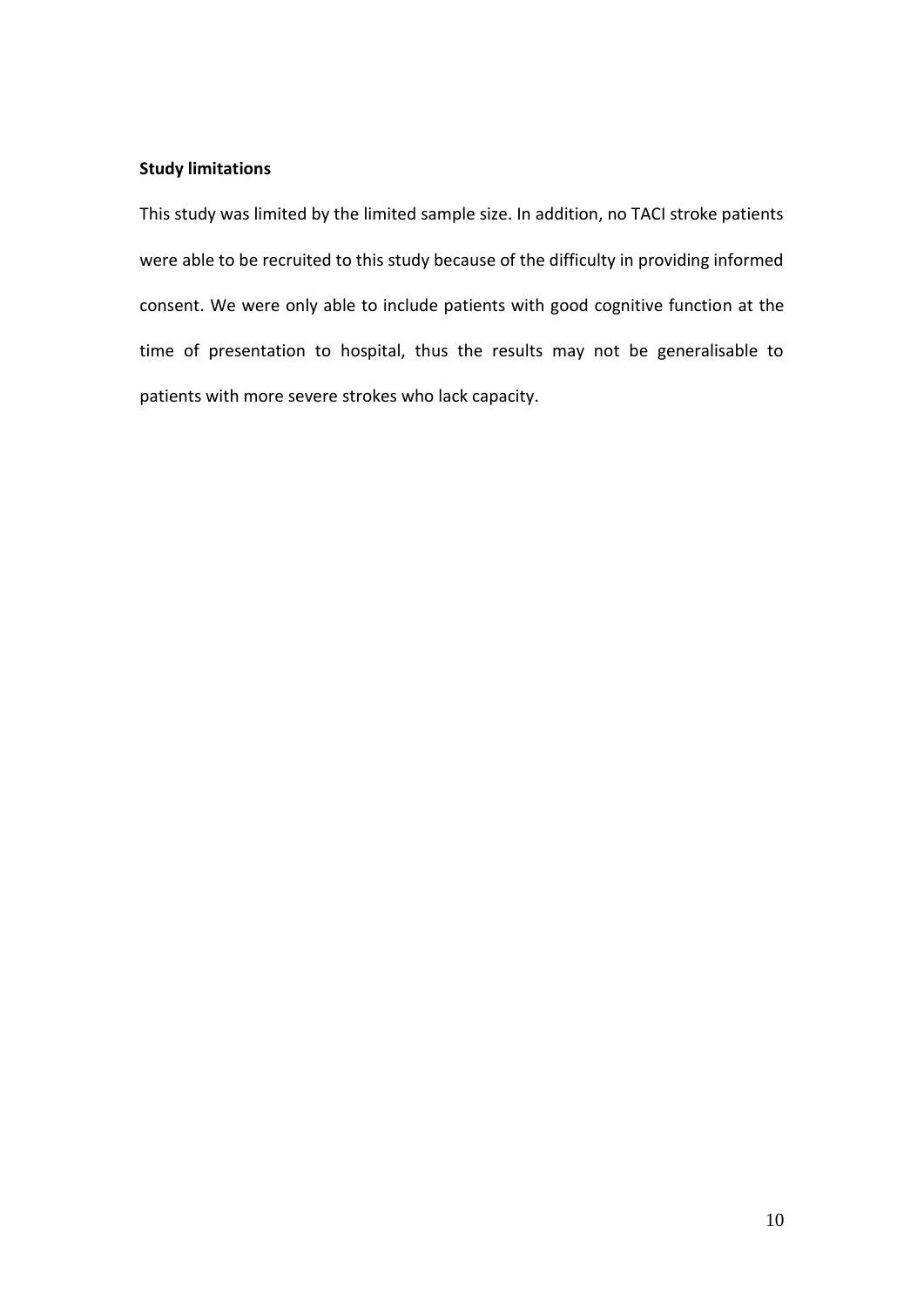## **References**

- 1. Mattace-Raso FUS, van der Cammen TJM, Hofman A, et al. Arterial stiffness and risk of coronary heart disease and stroke: the Rotterdam Study. Circulation. 2006;113:657–63.
- 2. Yang EY, Chambless L, Sharrett AR, et al. Carotid arterial wall characteristics are associated with incident ischemic stroke but not coronary heart disease in the Atherosclerosis Risk in Communities (ARIC) study. Stroke J Cereb Circ. 2012;43:103–8.
- 3. Sutton-Tyrrell K, Najjar SS, Boudreau RM, et al. Elevated aortic pulse wave velocity, a marker of arterial stiffness, predicts cardiovascular events in wellfunctioning older adults. Circulation. 2005;111:3384–90.
- 4. Laurent S, Boutouyrie P, Asmar R, et al. Aortic stiffness is an independent predictor of all-cause and cardiovascular mortality in hypertensive patients. Hypertension. 2001;37:1236–41.
- 5. Laurent S, Cockcroft J, Van Bortel L, et al. Expert consensus document on arterial stiffness: methodological issues and clinical applications. Eur Heart J. 2006;27:2588–605.
- 6. Pannier BM, Avolio AP, Hoeks A, et al. Methods and devices for measuring arterial compliance in humans. Am J Hypertens. 2002;15:743–53.
- 7. Gosse P, Lasserre R, Minifié C, et al. Arterial stiffness evaluated by measurement of the QKD interval is an independent predictor of cardiovascular events. Am J Hypertens. 2005;18:470–6.
- 8. Wardlaw JM, Dennis MS, Lindley RI, et al. The validity of a simple clinical classification of acute ischaemic stroke. J Neurol. 1996;243:274–9.
- 9. Bamford J, Sandercock P, Dennis M, et al. Classification and natural history of clinically identifiable subtypes of cerebral infarction. Lancet. 1991;337:1521–6.
- 10. Sprigg N, Gray LJ, Bath PMW, et al. Stroke severity, early recovery and outcome are each related with clinical classification of stroke: data from the "Tinzaparin in Acute Ischaemic Stroke Trial" (TAIST). J Neurol Sci. 2007;254:54–9.
- 11. Saji N, Kimura K, Kawarai T, et al. Arterial stiffness and progressive neurological deficit in patients with acute deep subcortical infarction. Stroke J Cereb Circ. 2012;43:3088–90.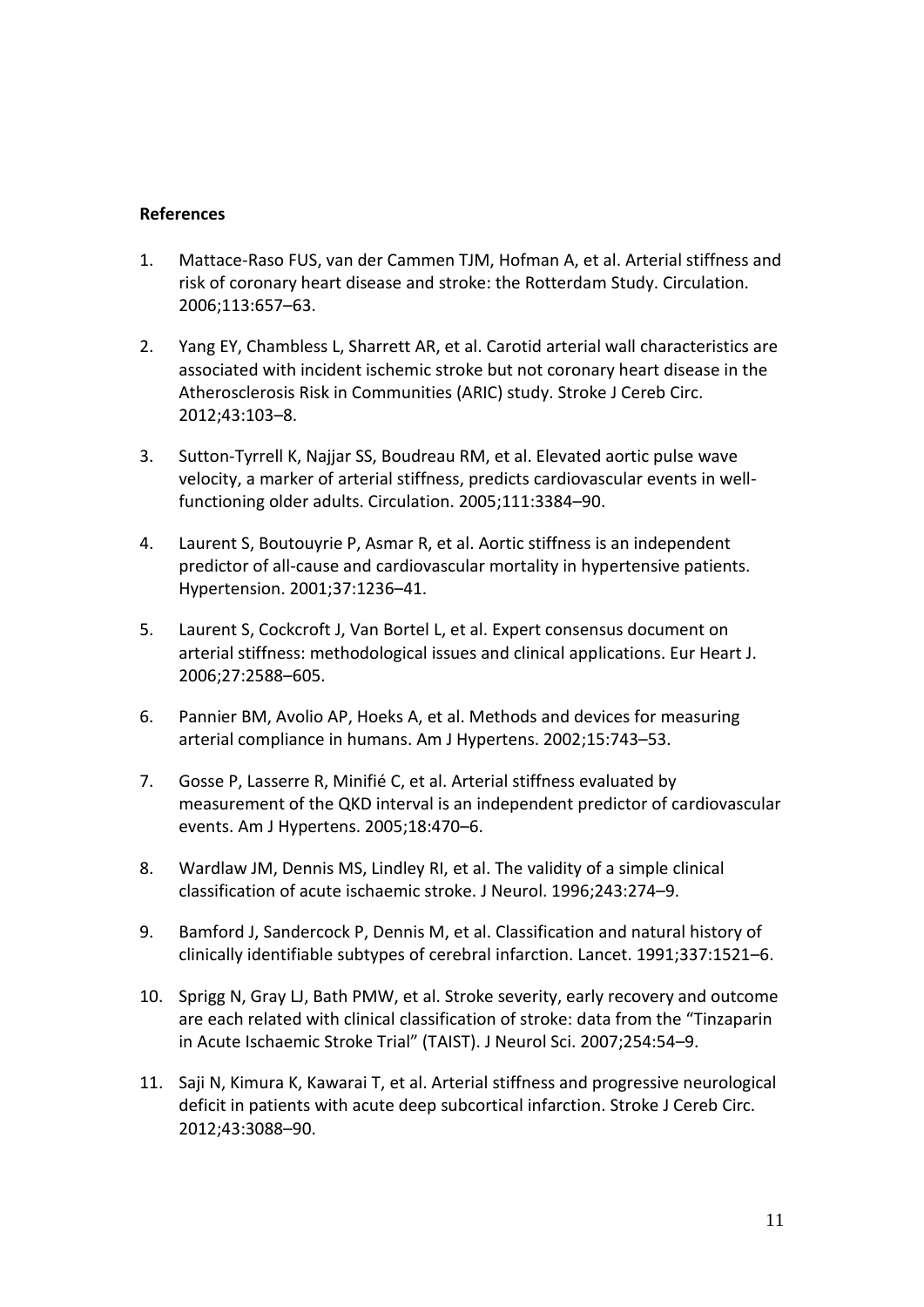- 12. Thorvaldsen P, Asplund K, Kuulasmaa K, et al. Stroke incidence, case fatality, and mortality in the WHO MONICA project. World Health Organization Monitoring Trends and Determinants in Cardiovascular Disease. Stroke J Cereb Circ. 1995;26:361–7.
- 13. Bamford JM. The role of the clinical examination in the subclassification of stroke. Cerebrovasc Dis Basel Switz. 2000;10:2–4.
- 14. Holt-Lunstad J, Jones BQ, Birmingham W. The influence of close relationships on nocturnal blood pressure dipping. Int J Psychophysiol. 2009; 71:211-7.
- 15. Brott T, Adams HP Jr, Olinger CP, et al. Measurements of acute cerebral infarction: a clinical examination scale. Stroke J Cereb Circ. 1989;20:864–70.
- 16. Osmani AH, Durrani RK, Ara J. Comparison of outcome in different types of stroke due to cerebral ischemia. J Coll Physicians Surg--Pak JCPSP. 2010;20:42– 6.
- 17. Gasecki D, Rojek A, Kwarciany M, et al. Aortic stiffness predicts functional outcome in patients after ischemic stroke. Stroke J Cereb Circ. 2012;43:543–4.
- 18. Gąsecki D, Rojek A, Kwarciany M, et al. Pulse wave velocity is associated with early clinical outcome after ischemic stroke. Atherosclerosis. 2012;225:348–52.
- 19. Liu S, Li C, Li T, et al. Effects of Early Hypertension Control after Ischaemic Stroke on the Outcome: A Meta-Analysis. Cerebrovasc Dis Basel Switz. 2015;40:270–8.
- 20. Zhao R, Liu F-D, Wang S, et al. Blood Pressure Reduction in the Acute Phase of an Ischemic Stroke Does Not Improve Short- or Long-Term Dependency or Mortality: A Meta-Analysis of Current Literature. Medicine (Baltimore). 2015;94:896.
- 21. Lee M, Ovbiagele B, Hong K-S, et al. Effect of Blood Pressure Lowering in Early Ischemic Stroke: Meta-Analysis. Stroke J Cereb Circ. 2015;46:1883–9.
- 22. Kang J, Ko Y, Park JH, et al. Effect of blood pressure on 3-month functional outcome in the subacute stage of ischemic stroke. Neurology. 2012;79:2018– 24.
- 23. Yong M, Kaste M. Association of characteristics of blood pressure profiles and stroke outcomes in the ECASS-II trial. Stroke J Cereb Circ. 2008;39:366–72.
- 24. Geeganage CM, Bath PMW. Relationship between therapeutic changes in blood pressure and outcomes in acute stroke: a metaregression. Hypertension. 2009;54:775–81.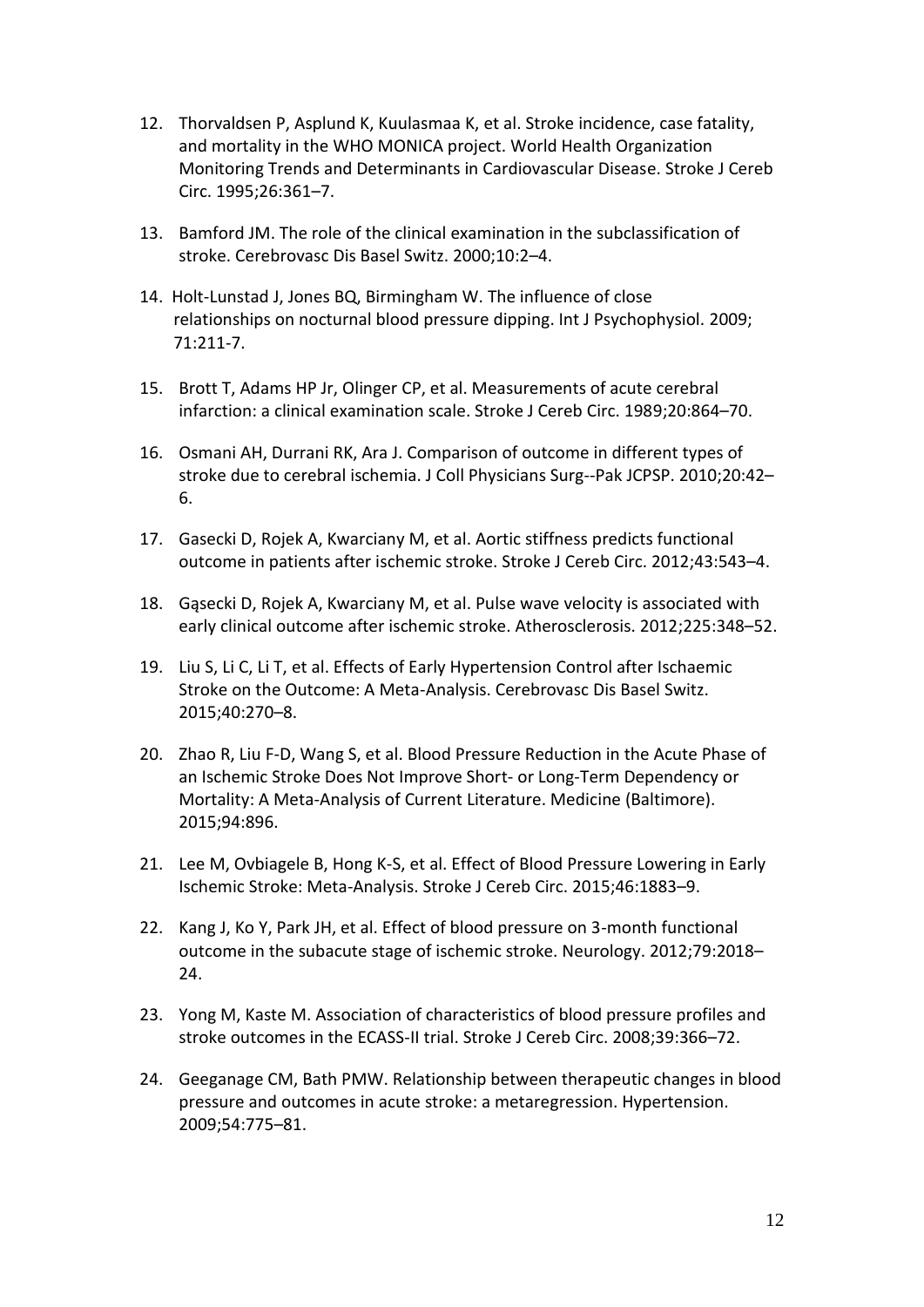- 25. Keezer MR, Yu AYX, Zhu B, et al. Blood pressure and antihypertensive therapy as predictors of early outcome in acute ischemic stroke. Cerebrovasc Dis Basel Switz. 2008;25:202–8.
- 26. Saeed S, Waje-Andreassen U, Tone Lønnebakken M, et al. Covariates of nondipping and elevated night-time blood pressure in ischemic stroke patients: the Norwegian Stroke in the Young Study. Blood Press. 2015;1–7.
- 27. Ali K, Leong KMW, Houlder S, et al. The relationship between dipping profile in blood pressure and neurologic deficit in early acute ischemic stroke. J Stroke Cerebrovasc Dis Off J Natl Stroke Assoc. 2011;20:10–5.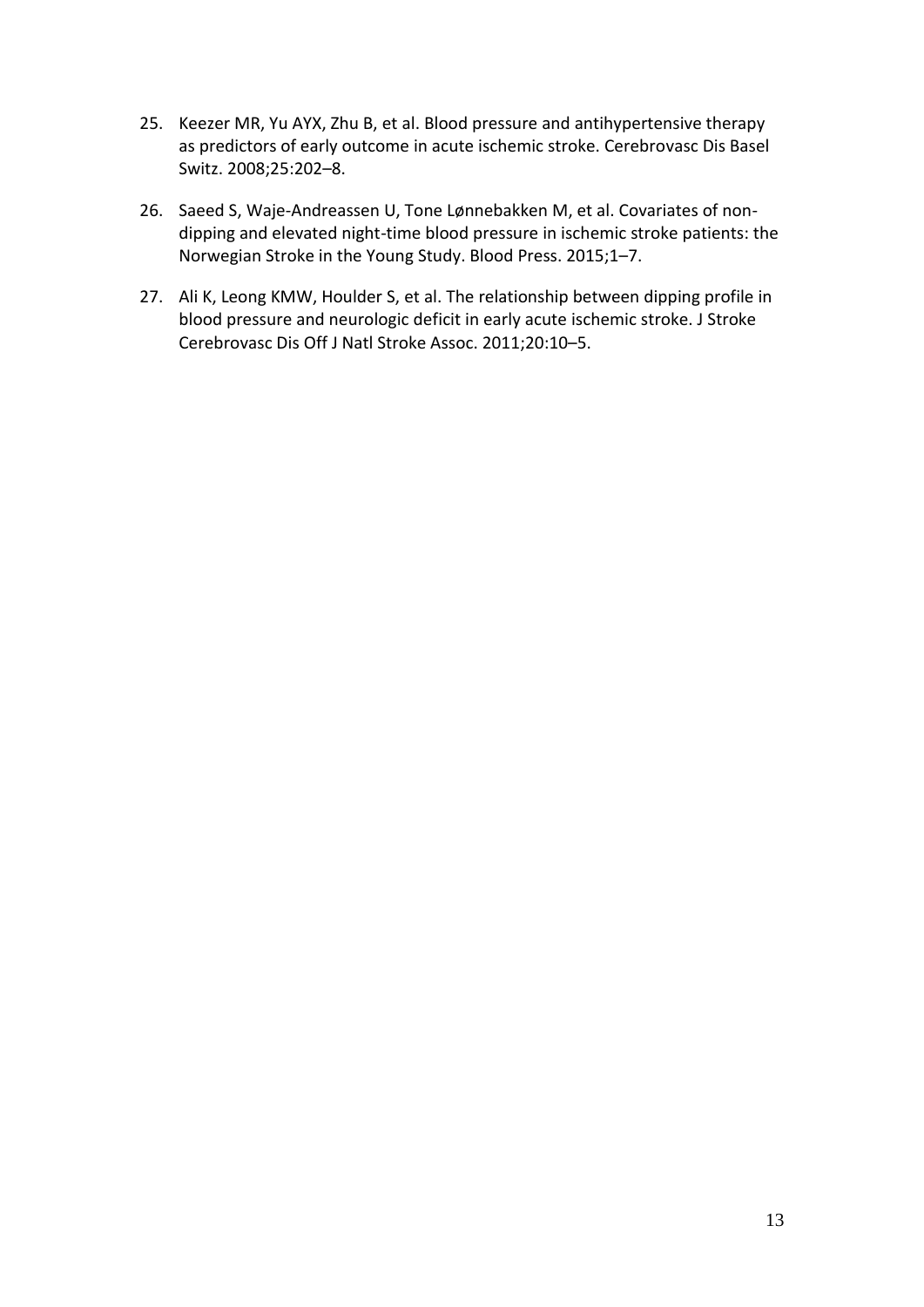# **Table and figure legends**

- Table 1: Patient baseline characteristics
- Table 2: Correlation of NIHSS with variables given below
- Table 3: Difference of NIHSS between LACI vs. PACI+POCI and between dippers

versus Non + reverse dippers at baseline and 3 weeks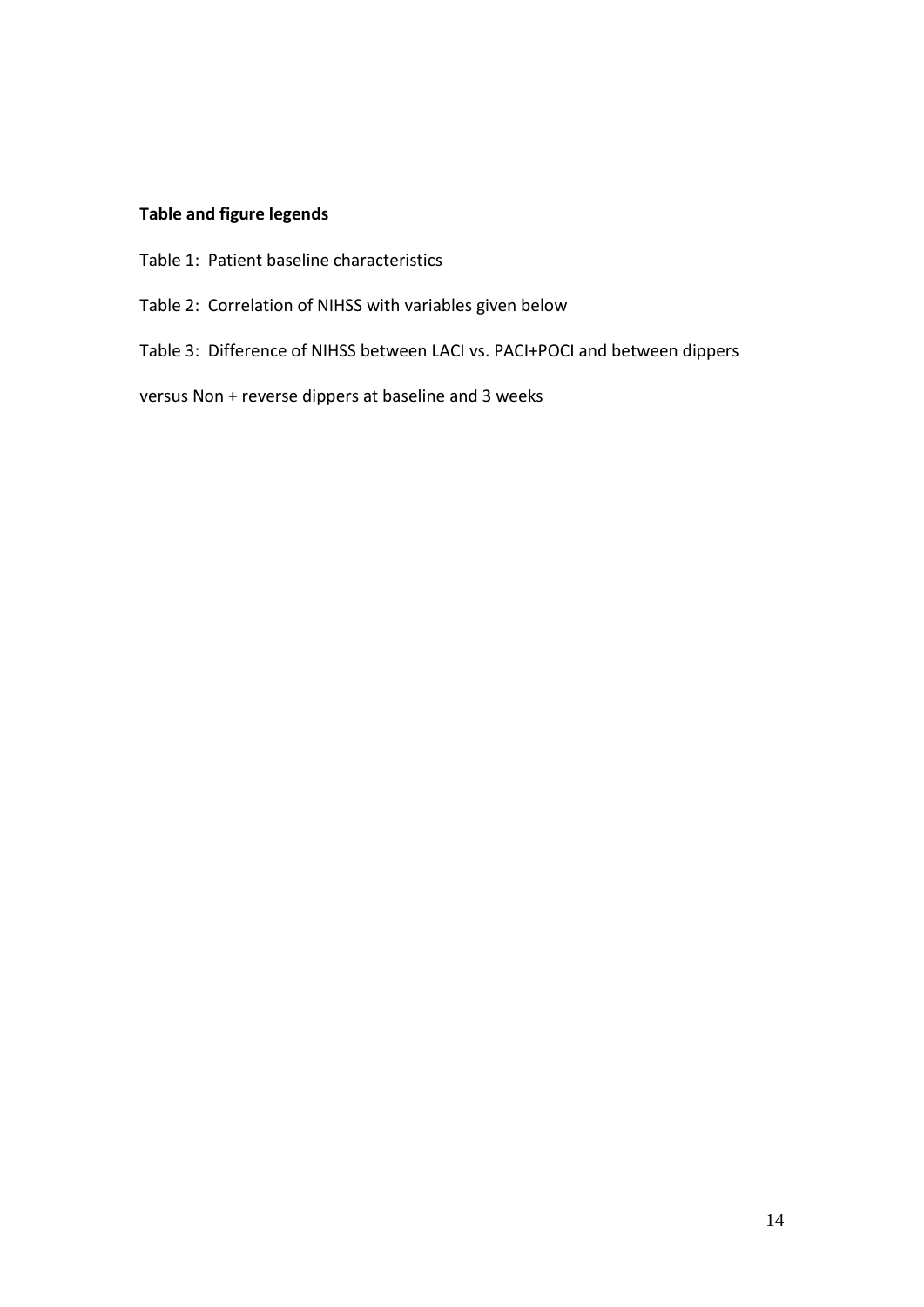## **Table 1: Patient baseline characteristics**

Mean (SD) or count (%)

|                  | Total    | Group 1 (LACI) | Group 2 (PACI or POCI) |
|------------------|----------|----------------|------------------------|
| Variable         | $(n=42)$ | $(n=17)$       | $(n=25)$               |
| Mean age         | 71(15)   | 65 (15)        | 74 (14)                |
| Male             | 23(55)   | 13 (77)        | 10 (40)                |
| Mean 24-hour SBP | 131 (20) | 137 (27)       | 129 (14)               |
| (mmHg)           |          |                |                        |
| Mean 24-hour DBP | 82 (15)  | 85 (20)        | 79 (11)                |
| (mmHg)           |          |                |                        |
| Mean 24-hour PP  | 51(13)   | 53 (15)        | 49 (12)                |
| Mean 24-hour MAP |          |                |                        |
| (mmHg)           | 98 (15)  | 101 (20)       | 96 (10)                |
| $QKD_{100-60}$   | 198 (30) | 200 (34)       | 196 (28)               |
| NIHSS 0 week     | 7(5)     | 6(4)           | 8(6)                   |
| NIHSS 3 week     | 4(5)     | 2(2)           | 5(6)                   |

Key: LACI = lacunar circulation infarct, PACI = partial anterior circulation infarct, POCI = posterior circulation infarct, SBP = systolic blood pressure, DBP = diastolic blood pressure, PP = pulse pressure, MAP = mean arterial pressure, NIHSS = National Institute of Stroke Scale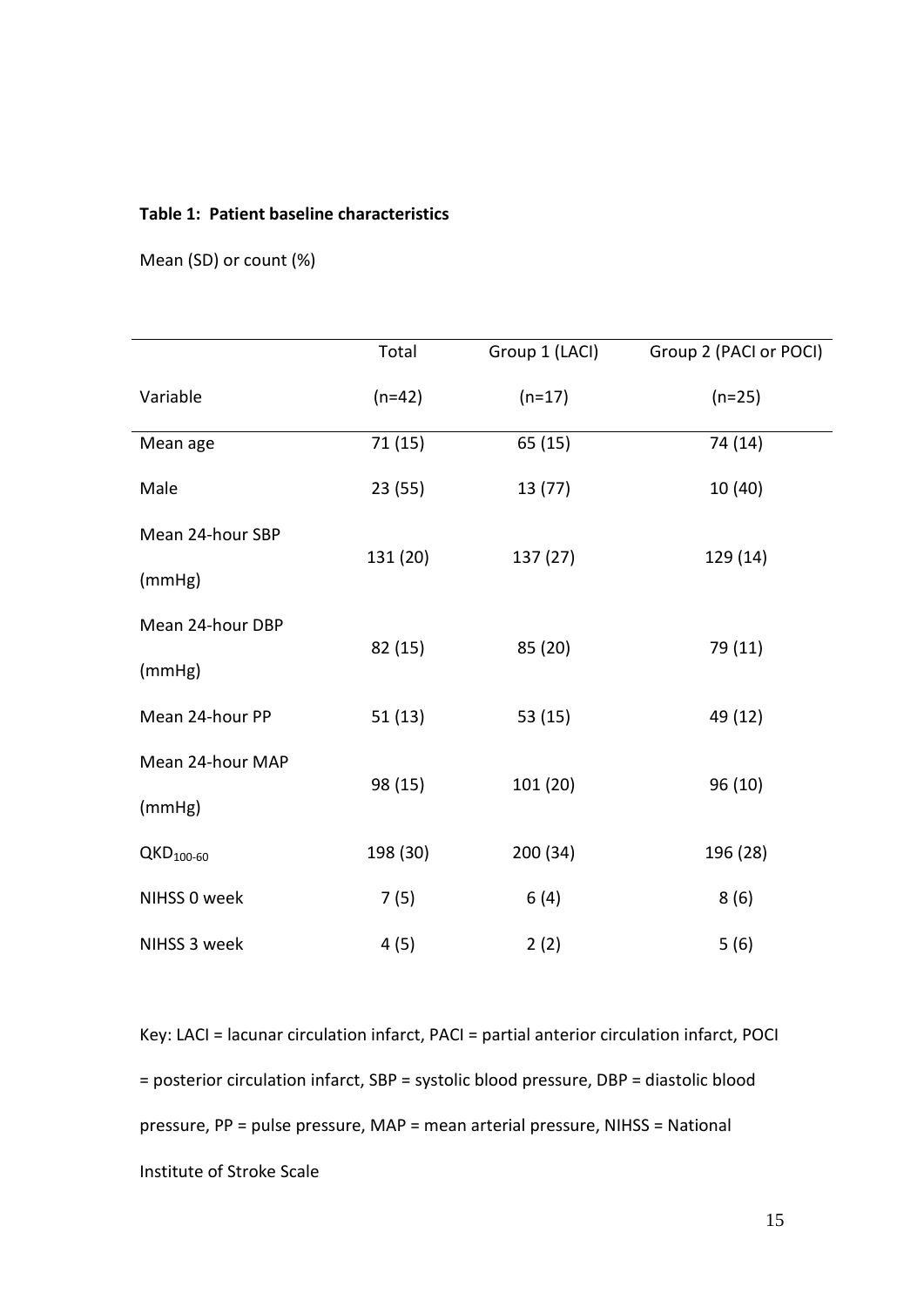## **Table 2: Correlation of NIHSS with QKD 100-60, mean MAP, mean PP**

| <b>NIHSS score time</b> | Variable  | <b>Overall correlation</b> | p value |
|-------------------------|-----------|----------------------------|---------|
|                         |           | (r)                        |         |
| Week 0                  | QKD100-60 | $-0.3$                     | 0.08    |
|                         | mean MAP  | 0.07                       | 0.68    |
|                         | mean PP   | $-0.02$                    | 0.88    |
| Week 3                  | QKD100-60 | $-0.1$                     | 0.47    |
|                         | mean MAP  | $-0.1$                     | 0.47    |
|                         | mean PP   | $-0.1$                     | 0.46    |

Key: NIHSS = National Institute of Health Stroke Scale, MAP = Mean arterial pressure, PP = Pulse pressure

Please note that QKD 100-60, mean MAP and mean PP were measured at baseline only.